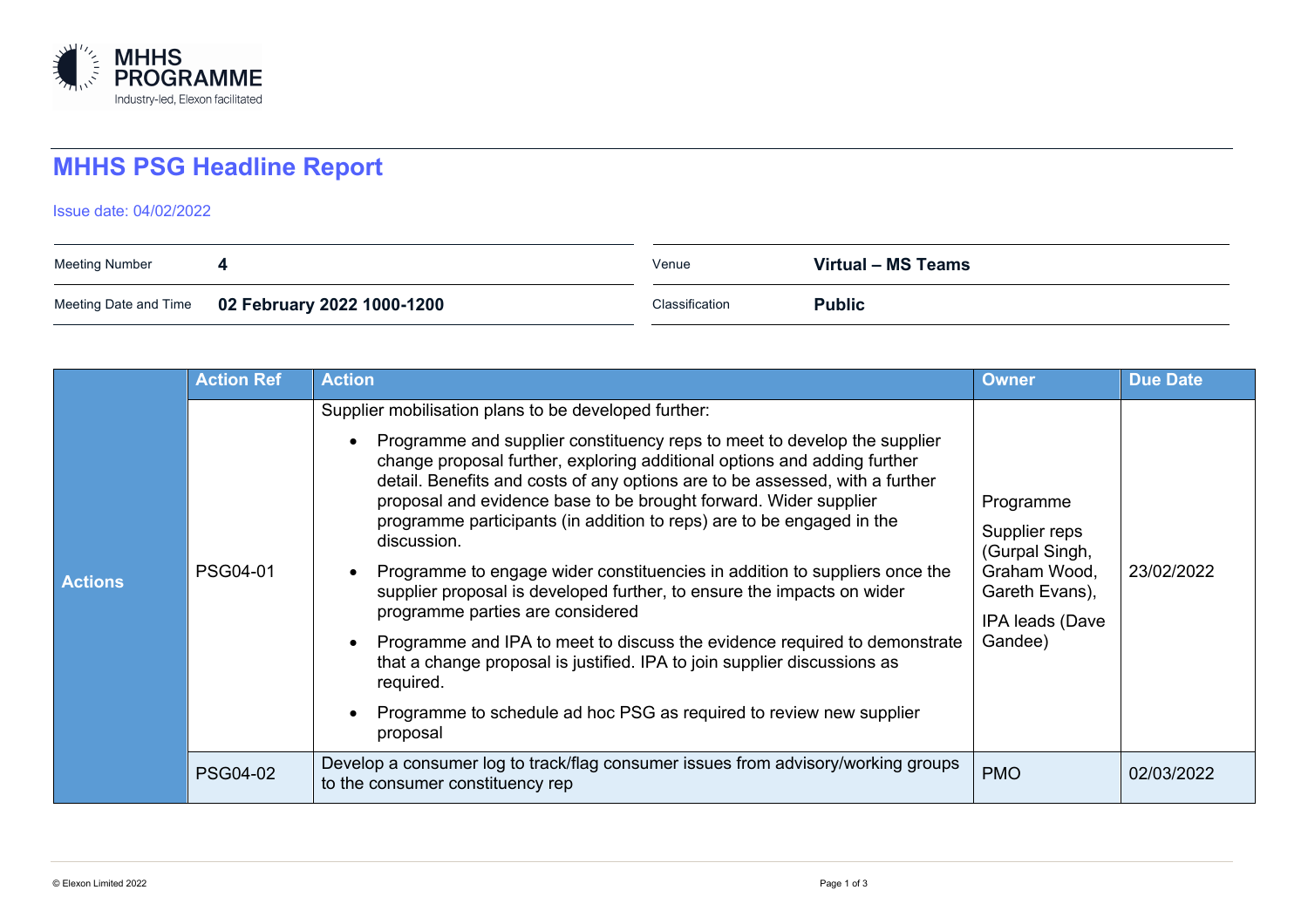| PSG04-03        | Develop MHHS Governance Framework as per governance arrangement proposals<br>presented and discussed in PSG. New version of MHHS Governance Framework to<br>be shared with PSG group for review by correspondence ahead of March PSG | Programme  | 23/02/2022 |
|-----------------|--------------------------------------------------------------------------------------------------------------------------------------------------------------------------------------------------------------------------------------|------------|------------|
| <b>PSG04-04</b> | Raise migration membership and role at upcoming TAG (16/02) to determine how<br>migration may develop within the TAG, including migration membership requirements                                                                    | Chris W    | 09/02/2022 |
| <b>PSG04-05</b> | Discuss migration role in the TAG with TAG leads, Kate Goodman and Adrian<br>Ackroyd                                                                                                                                                 | Jason B    | 09/02/2022 |
| <b>PSG04-06</b> | Review mobilisation of a 'Comms and Engagement' governance group in May PSG                                                                                                                                                          | Chris W    | 04/05/2022 |
| <b>PSG04-07</b> | Review RAID log to ensure that the open Small Supplier nominations are captured                                                                                                                                                      | <b>PMO</b> | 02/03/2022 |

| Arrangement<br>  Framework and send to PSG members for review and approval by correspondence. Actions on migration are to be<br><b>Proposals</b><br>discussed in the TAG (see actions PSG04-03 and 04-04). | <b>Decisions</b> |
|------------------------------------------------------------------------------------------------------------------------------------------------------------------------------------------------------------|------------------|
|------------------------------------------------------------------------------------------------------------------------------------------------------------------------------------------------------------|------------------|

|                                                 |                                                    | Medium, Large and I&C Suppliers presented their proposal for changes to the programme timelines to M5, as per the<br>Joint Supplier Constituency Response to action PSG02-03. Suppliers reiterated their commitment to the MHHS<br>programme but reaffirmed concerns, such as changes to market conditions since the original plan was created, that have<br>led to their proposal. Suppliers added that they believed the proposed delay could be prevented from impacting go-live<br>by adjusting milestones later in the plan, such as migration. |
|-------------------------------------------------|----------------------------------------------------|------------------------------------------------------------------------------------------------------------------------------------------------------------------------------------------------------------------------------------------------------------------------------------------------------------------------------------------------------------------------------------------------------------------------------------------------------------------------------------------------------------------------------------------------------|
|                                                 |                                                    | Other PSG members were given the opportunity to ask questions and provide their opinion in turn, before a wider group<br>discussion:                                                                                                                                                                                                                                                                                                                                                                                                                 |
| <b>Key</b><br><b>Discussion</b><br><b>Items</b> | <b>Supplier</b><br><b>Mobilisation</b><br>Proposal | All PSG members were sympathetic with the supplier position, including the risk posed by low supplier<br>$\bullet$<br>engagement in the Design phase and the challenges faced by suppliers in providing resource against current<br>timelines. Some reps agreed that some delay to current timelines may be needed, noting the number of artefacts<br>to be completed by end of April for M5.                                                                                                                                                        |
|                                                 |                                                    | Constituency reps raised concerns about the costs of a delay and associated delayed benefits realisation, noting<br>that a delay adds risks. Some reps also noted that they were already mobilised as per M3, and that work had<br>already been completed/is in progress.                                                                                                                                                                                                                                                                            |
|                                                 |                                                    | Some constituency reps raised concerns that the proposal lacked detail and did not effectively consider the<br>impacts of a delay (including on their own constituencies). Reps also noted that some activities in the proposal<br>could be completed in parallel and that the proposal had implications for later milestones.                                                                                                                                                                                                                       |
|                                                 |                                                    | The Programme noted that this proposal was a 7-10 month delay that would likely also cause a delay to<br>programme go live. The Programme added that further detail was required, and that other options need to                                                                                                                                                                                                                                                                                                                                     |